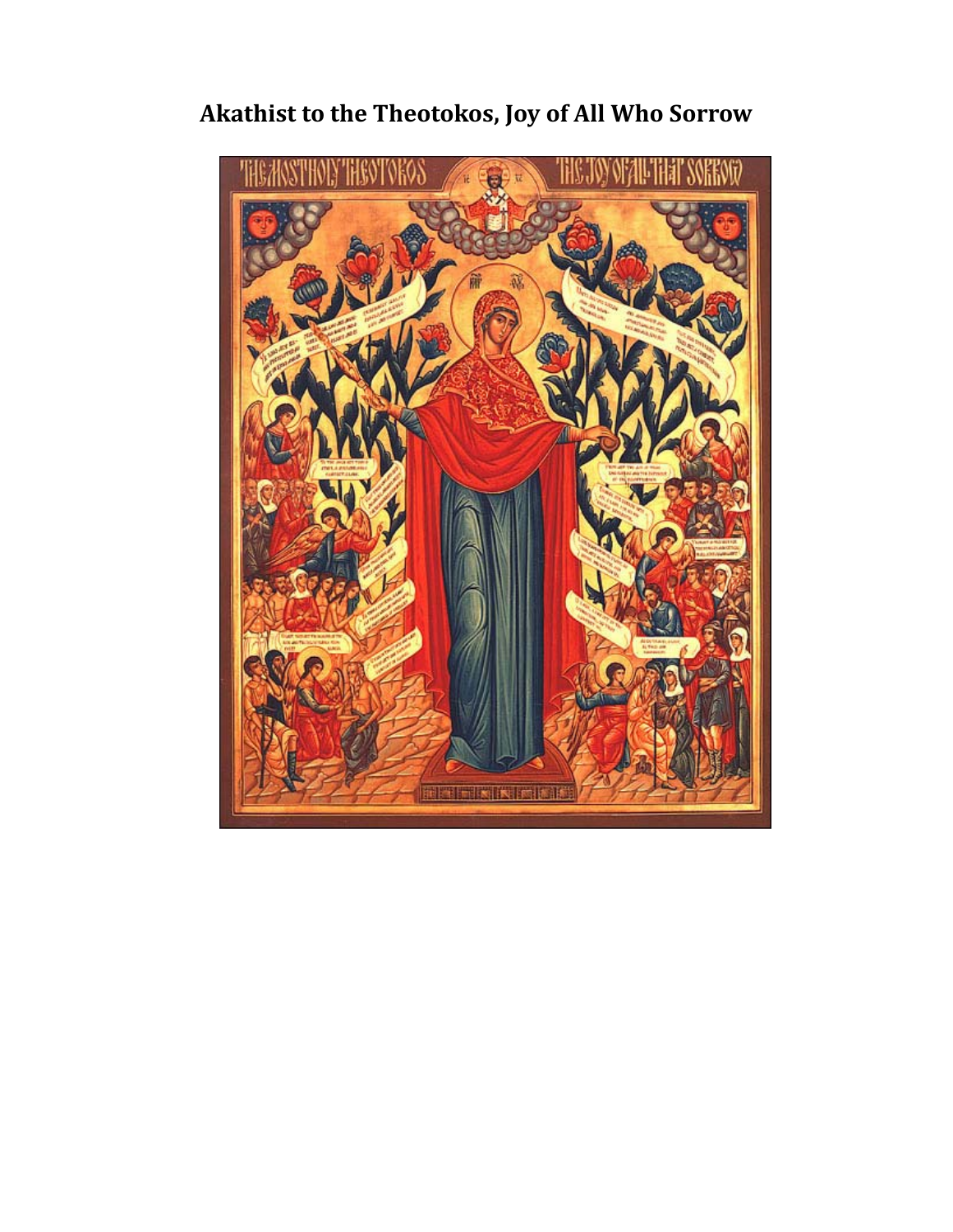### **THE ORDER FOR READING AKATHISTS WHEN ALONE**

O God, be merciful to me, a sinner. *Bow*

O God, cleanse me, a sinner, and have mercy on me. *Bow*

Thou hast created me, O Lord, have mercy on me. *Bow*

I have sinned immeasurably, O Lord, forgive me. *Bow*

My most holy Lady Theotokos, save me, a sinner. *Bow*

O Angel, my holy Guardian, protect me from all evil. *Bow*

Venerable Panteleimon, pray to God for me. *Bow*

Through the prayers of our holy fathers, O Lord Jesus Christ, our God, have mercy on us. Amen.

Glory to Thee, our God, glory to Thee!

O Heavenly King, the Comforter, the Spirit of Truth, Who art everywhere and fillest all things; Treasury of Blessings, and Giver of Life - come and abide in us, and cleanse us from every impurity, and save our souls, O Good One.

Holy God! Holy Mighty! Holy Immortal! Have mercy on us. (3x)

Glory to the Father, and to the Son, and to the Holy Spirit, now and ever and unto ages of ages. Amen.

O most Holy Trinity, have mercy on us. O Lord, cleanse us from our sins. O Master, pardon our transgressions. O Holy One, visit and heal our infirmities, for Thy name's sake.

Lord, have mercy.  $(3x)$ 

Glory to the Father, and to the Son, and to the Holy Spirit, now and ever and unto ages of ages. Amen.

Our Father, Who art in Heaven, hallowed be Thy name. Thy Kingdom come; Thy will be done, on earth as it is in Heaven. Give us this day our daily bread; and forgive us our trespasses, as we forgive those who trespass against us; and lead us not into temptation, but deliver us from evil.

Lord, have mercy.  $(12x)$ 

Glory to the Father, and to the Son, and to the Holy Spirit, now and ever and unto ages of ages. Amen.

Come! Let us worship God, our King! Come! Let us worship and fall down before Christ, our King and our God! Come! Let us worship and fall down before Christ Himself, our King and our God!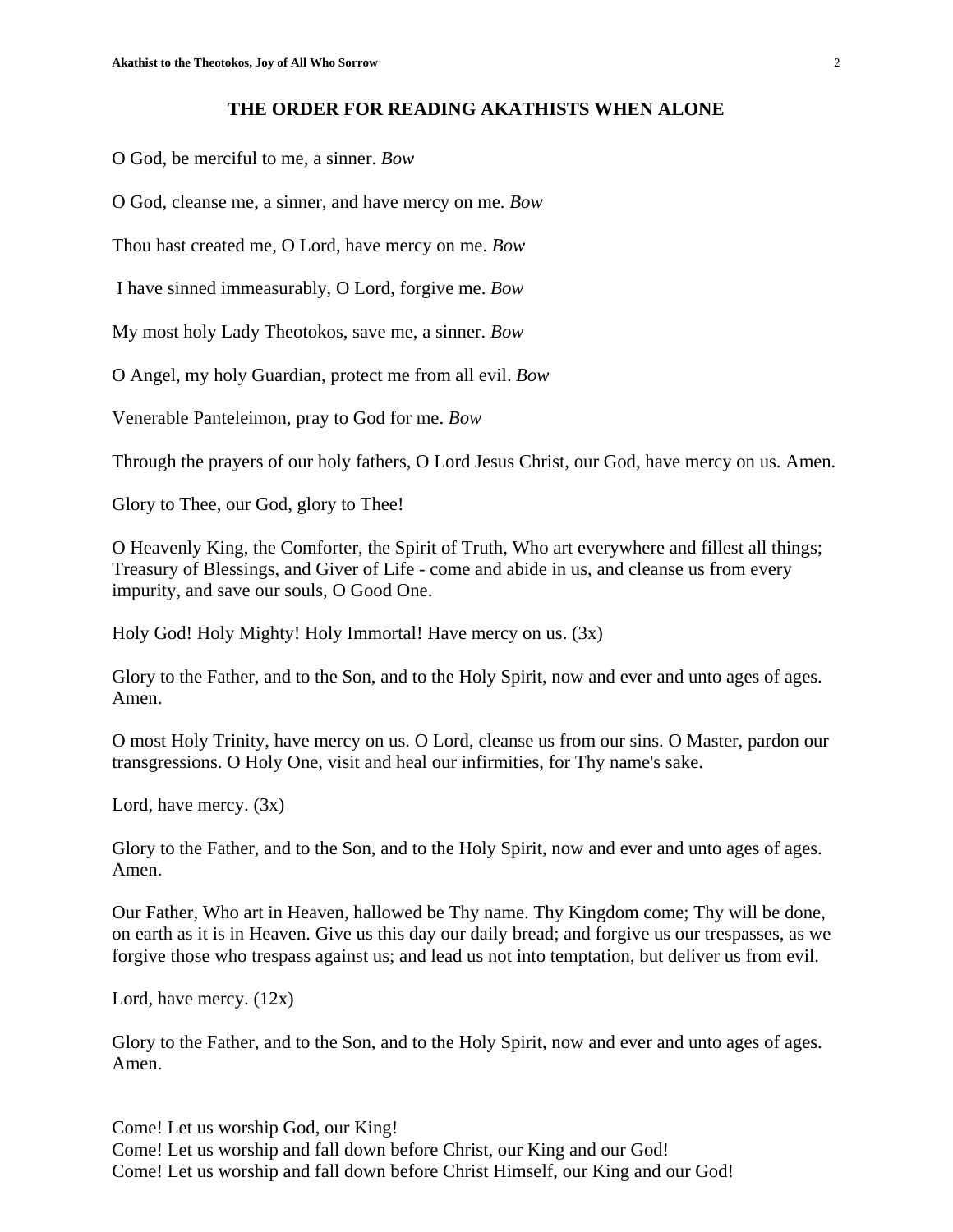## **A PSALM OF REPENTANCE (Psalm 51)**

Have mercy upon me, O God, according to thy great mercy; and according to the multitude of thy compassions blot out my transgression.

Wash me thoroughly from mine iniquity, and cleanse me from my sin.

For I am conscious of mine iniquity; and my sin is continually before me.

Against thee only have I sinned, and done evil before thee: that thou mightest be justified in thy sayings, and mightest overcome when thou art judged.

For, behold, I was conceived in iniquities, and in sins did my mother conceive me.

For, behold, thou lovest truth: thou hast manifested to me the secret and hidden things of thy wisdom.

Thou shalt sprinkle me with hyssop, and I shall be purified: thou shalt wash me, and I shall be made whiter than snow.

Thou shalt cause me to hear gladness and joy: the afflicted bones shall rejoice.

Turn away thy face from my sins, and blot out all mine iniquities.

Create in me a clean heart, O God; and renew a right spirit in my inward parts.

Cast me not away from thy presence; and remove not thy holy Spirit from me.

Restore to me the joy of thy salvation: establish me with thy directing Spirit.

Then will I teach transgressors thy ways; and ungodly men shall turn to thee.

Deliver me from blood-guiltiness, O God, the God of my salvation: and my tongue shall joyfully declare thy righteousness.

O Lord, thou shalt open my lips; and my mouth shall declare thy praise.

For if thou desiredst sacrifice, I would have given it: thou wilt not take pleasure in whole-burntofferings.

Sacrifice to God is a broken spirit: a broken and humbled heart God will not despise.

Do good, O Lord, to Sion in thy good pleasure; and let the walls of Jerusalem be built.

Then shalt thou be pleased with a sacrifice of righteousness, offering, and whole-burnt-sacrifices: then shall they offer calves upon thine altar.

I believe in one God, the Father Almighty, Maker of Heaven and Earth and of all things visible and invisible.

And in the Lord Jesus Christ, the Son of God, the only-begotten, begotten of the Father before all ages. Light of light; true God of true God; begotten, not made; of one essence with the Father, by Whom all things were made; Who for us men and for our salvation came down from Heaven, and was incarnate of the Holy Spirit and the Virgin Mary, and became man. And He was crucified for us under Pontius Pilate, and suffered, and was buried. And the third day He arose again, according to the Scriptures, and ascended into Heaven, and sits at the right hand of the Father; and He shall come again with glory to judge the living and the dead; Whose Kingdom shall have no end.

And in the Holy Spirit, the Lord, the Giver of Life, Who proceeds from the Father; Who with the Father and the Son together is worshipped and glorified; Who spoke by the prophets.

In one Holy, Catholic, and Apostolic Church. I acknowledge one baptism for the remission of sins. I look for the resurrection of the dead and the life of the world to come. Amen.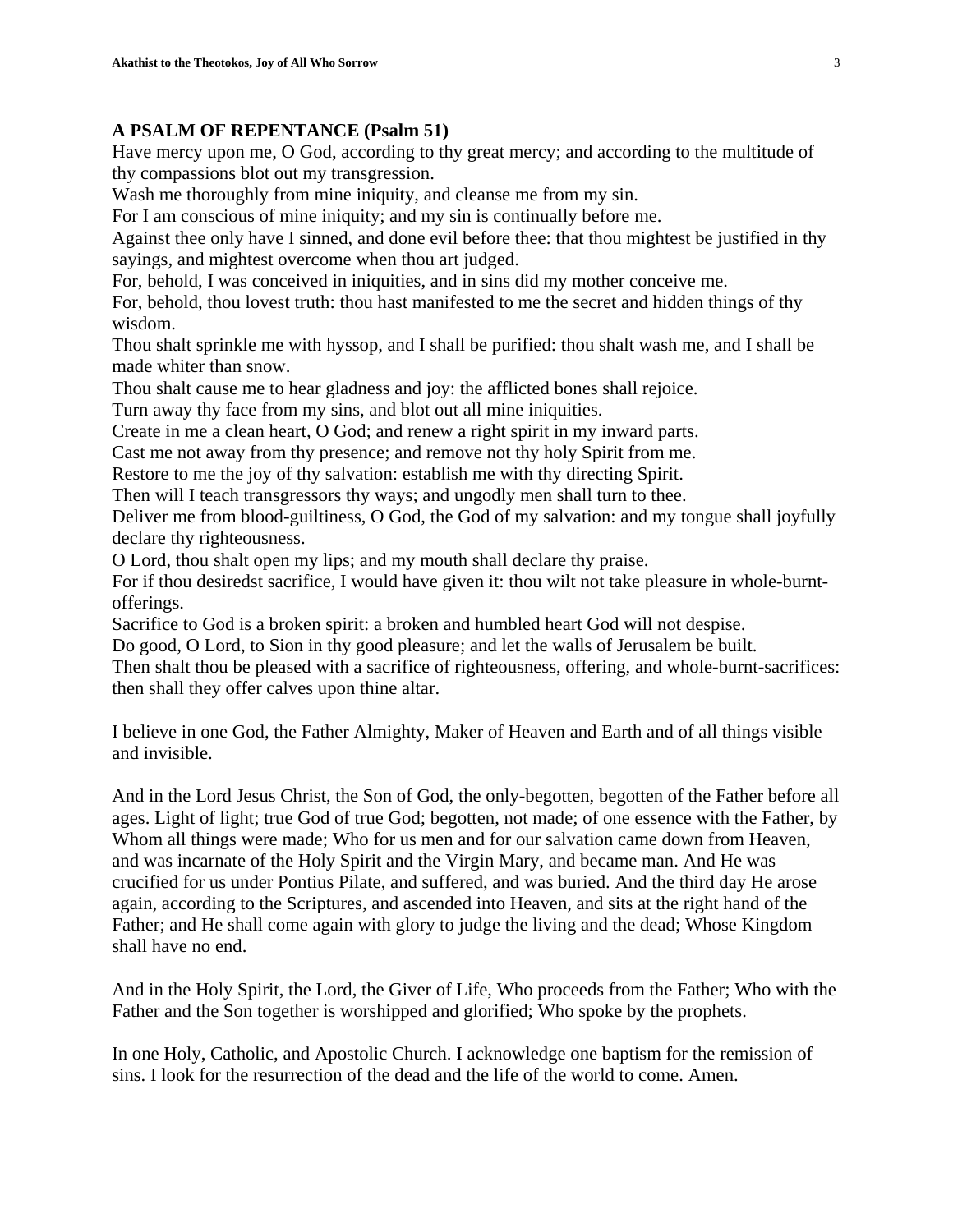#### **Akathist to the Theotokos, Joy of All Who Sorrow**

## **Kontakion 1**

To Thee, the champion leader, do we Thy servants dedicate a hymn of victory and thanksgiving, as ones who have been delivered from eternal death by the Grace of Christ our God Who was born of Thee and by Thy maternal mediation before Him. As Thou dost have invincible might, free us from all misfortunes and sorrowful circumstances who cry aloud: *Rejoice, O Virgin Theotokos, full of Grace, Joy of all who sorrow!*

## **Ikos 1**

An archangel was sent from Heaven to declare unto the Theotokos: Rejoice, announcing the divine Incarnation of Christ, Who desired to be born of Her, the Joy of the whole world which was languishing in sorrow. Wherefore, heavy laden with sins, but having obtained the hope of salvation in Thee, we cry out to Thee with compunction: Rejoice, goodwill of God toward sinners! Rejoice, strong help for those who repent before the Lord God! Rejoice, restoration of fallen Adam! Rejoice, redemption of the tears of Eve! Rejoice, Thou that dost remove the stain of sin! Rejoice, laver that dost wash the conscience clean! Rejoice, Thou that didst bear the Redeemer Who freely cleanseth us of our transgressions! Rejoice, all-wonderous reconciliation of all with God! Rejoice, bridge that dost truly lead us from death to life! Rejoice, Thou that savest the world from the flood of sin! Rejoice, heavenly ladder by which the Lord descended to us! Rejoice, cause of deification for all! *Rejoice, O Virgin Theotokos, full of Grace, Joy of all who sorrow!*

#### **Kontakion 2**

Beholding the streams of wonders which pour forth from Thy holy icon, O most blessed Mother of God, in that Thou art the good helper of them that pray, the support of the oppressed, the hope of the hopeless, the consolation of them that grieve, the nourisher of the hungry, the raiment of the naked, the chastity of virgins, the guide of strangers, the assistance of them that labor, the restoration of sight for the blind, the clear hearing of the deaf, and the healing of the sick, in Thee do we thankfully chant unto God:

*Alleluia!*

#### **Ikos 2**

Seeking to understand the incomprehensible reason for the bitter sorrows that assail us, in need of consolation we flee to Thee, O Mother and Virgin. And in that Thou art good, teach us to see in them the merciful providence of Thy good Son for the salvation of our souls and the cleansing of our many transgressions, that we may joyfully cry to Thee:

Rejoice, calm haven of the tempest-tossed!

Rejoice, sure confirmation of them in doubt!

Rejoice, only mother of loving-kindness!

Rejoice, ready helper of them in misfortunes and temptations!

Rejoice, Thou that dost wash away the sorrows of our sins!

Rejoice, Thou that healest the grief of our spiritual infirmity!

Rejoice, Thou that dost teach us to disdain the vain joys of this world!

Rejoice, Thou that leadest our minds from the world to that which transcendeth it!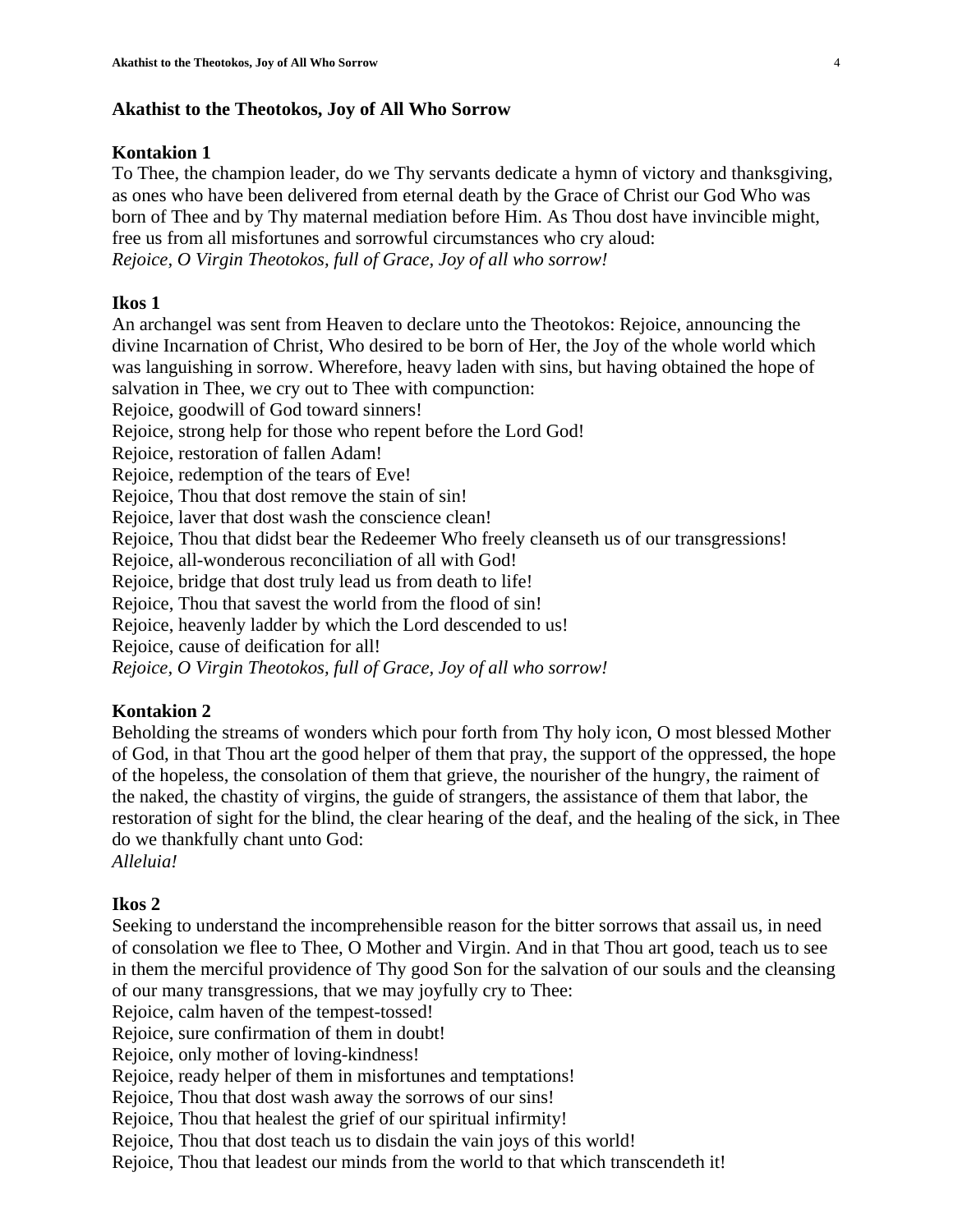Rejoice, Thou that drawest us from the love of things earthly to the heavenly love of God! Rejoice, Thou that grantest us consolation and a life of Grace amid our very sorrows! Rejoice, pledge of eternal blessings!

Rejoice, mediatress of everlasting joy!

*Rejoice, O Virgin Theotokos, full of Grace, Joy of all who sorrow!*

## **Kontakion 3**

With power from on high, do Thou strengthen me, who am afflicted in body and soul, O good Lady, and vouchsafe me Thy visitation and provident care, dispelling the gloom of despondency and sorrow which enfold me, that saved by Thee I may unceasingly cry out to God: *Alleluia!*

## **Ikos 3**

O Thou that hast an ineffable wealth of loving-kindness, that dost stretch forth the hand of Thine assistance unto all that sorrow, that curest infirmities and healest the passions: disdain not even me, O blessed Lady, as I lie upon the bed of mine affliction and cry unto Thee:

Rejoice, priceless treasury of mercy!

Rejoice, sole hope of the despairing!

Rejoice, healing of my body!

Rejoice, salvation of my soul!

Rejoice, unfailing strength of the infirm!

Rejoice, aid and strengthening of the disabled!

Rejoice, Thou that quickly assuagest the wrath of God by Thy supplication!

Rejoice, Thou that dost tame our passions by the power of Thy prayers!

Rejoice, sight for the blind and hearing for the deaf!

Rejoice, feet for the lame, speech for the dumb!

Rejoice, visitation of good cheer for the sick!

Rejoice, for through Thee are Grace-filled healings granted to the infirm, according to the measure of their faith!

*Rejoice, O Virgin Theotokos, full of Grace, Joy of all who sorrow!*

# **Kontakion 4**

A tempest of many misfortunes and temptations doth beset me, and no longer can I endure its ragings. But as Thou art the merciful mother of my Savior and God, lift up Thy hands to Thy Son, beseeching Him to regard the bitter sorrow of my heart and to raise me up from the abyss of despair, who cry to Him:

*Alleluia!*

## **Ikos 4**

O most holy Virgin and Mother, hearing the prophecy of the righteous Simeon: A sword shall pierce through Thine own soul, Thou didst keep all these sayings in Thy heart, understanding that the joy of a mother's heart over her children can be accompanied with much grief in this world. Wherefore, as one tried in everything and able to commiserate with a mother's sorrows, we cry to Thee:

Rejoice, Thou that didst bear the Savior Christ, the Joy of the world!

Rejoice, Thou that deliverest the world from sorrows!

Rejoice, Thou that didst endure the blasphemies and slanders hurled at Thy Son!

Rejoice, Thou that didst suffer together with Him through His suffering!

Rejoice, consolation of the sorrows of mothers!

Rejoice, gracious preservation of their children!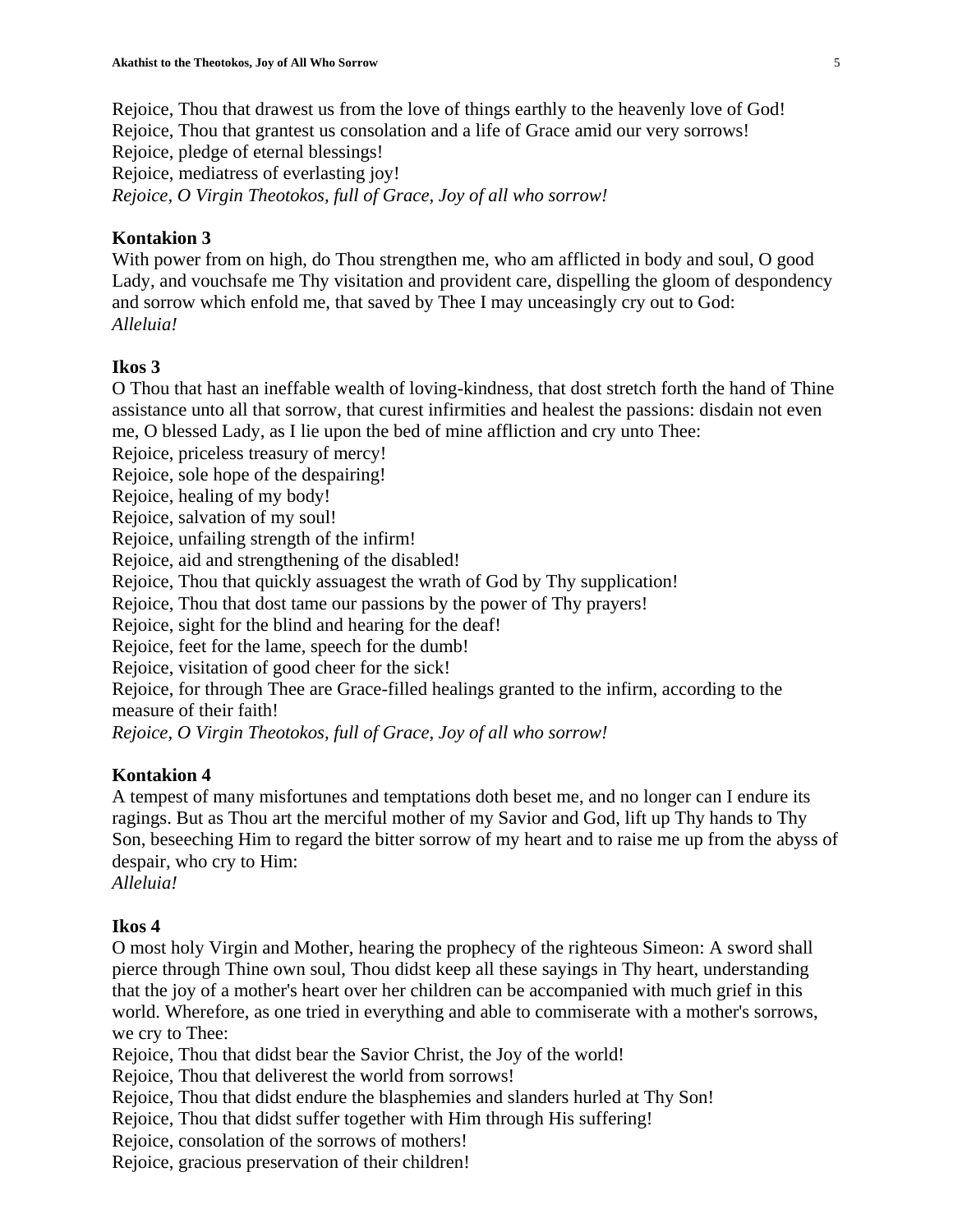Rejoice, speedy help amid misfortunes! Rejoice, correction of the erring! Rejoice, nourishment of infants! Rejoice, guidance of the young! Rejoice, mother of the orphaned! Rejoice, help of widows! *Rejoice, O Virgin Theotokos, full of Grace, Joy of all who sorrow!*

## **Kontakion 5**

Beholding the divinely-flowing blood of Thy Son poured forth upon the Cross of our salvation, as the handmaiden of the Lord Who didst humbly subject Thyself to the will of the Father Who is in the heavens, Thou didst give us an example of endurance and of patience, that amid the furnace of temptations and present misfortunes we may cry aloud to God: *Alleluia!*

#### **Ikos 5**

Beholding Thee crucified with Him in Thy heart and standing with His beloved disciple by the Cross, Thy Son and God did say: Woman, behold Thy son, and to His disciple: Behold thy mother, thereby giving Thee as sons all that believe in Him. And having in Thee a good mother, placing all our hope in Thee amid our sorrow, as partakers of the sorrows and sufferings of Thy Son, we cry to Thee:

Rejoice, mother of the Christian race! Rejoice, Thou that didst adopt us at the Cross of Thy Son! Rejoice, Thou that didst unite God with mankind! Rejoice, Thou that didst join the faithful to the Lord! Rejoice, ewe that didst bear the Lamb that taketh away the sin of the world! Rejoice, cup that drawest joy for us from the Fountain of Immortality! Rejoice, surety of the salvation of sinners! Rejoice, search for the perishing! Rejoice, unexpected joy of sinners! Rejoice, raising up of all the fallen! Rejoice, healer of all infirmities! Rejoice, alleviation of every sorrow! *Rejoice, O Virgin Theotokos, full of Grace, Joy of all who sorrow!*

#### **Kontakion 6**

O Mother of God, all the ends of the earth proclaim Thy mercies, for by Thy sacred protection Thou dost shelter the whole Christian race for which Thou dost supplicate Christ our Savior and dost deliver from all misfortune Thy pious and God-fearing servants who faithfully cry out to God:

*Alleluia!*

### **Ikos 6**

Beholding the radiant Grace which shineth forth from Thy most wondrous icon, O Mother of God, falling down before it with tears, we beseech Thee: disperse the clouds of temptations which have come upon us, that we may cry out to Thee with joy: Rejoice, Thou that bearest the supplications of the faithful unto Thy Son and God! Rejoice, Thou that thyself dost pray for us at the throne of Thy Son! Rejoice, intercessor before God that dost save the world from calamities! Rejoice, help of the Christian race, given us by God!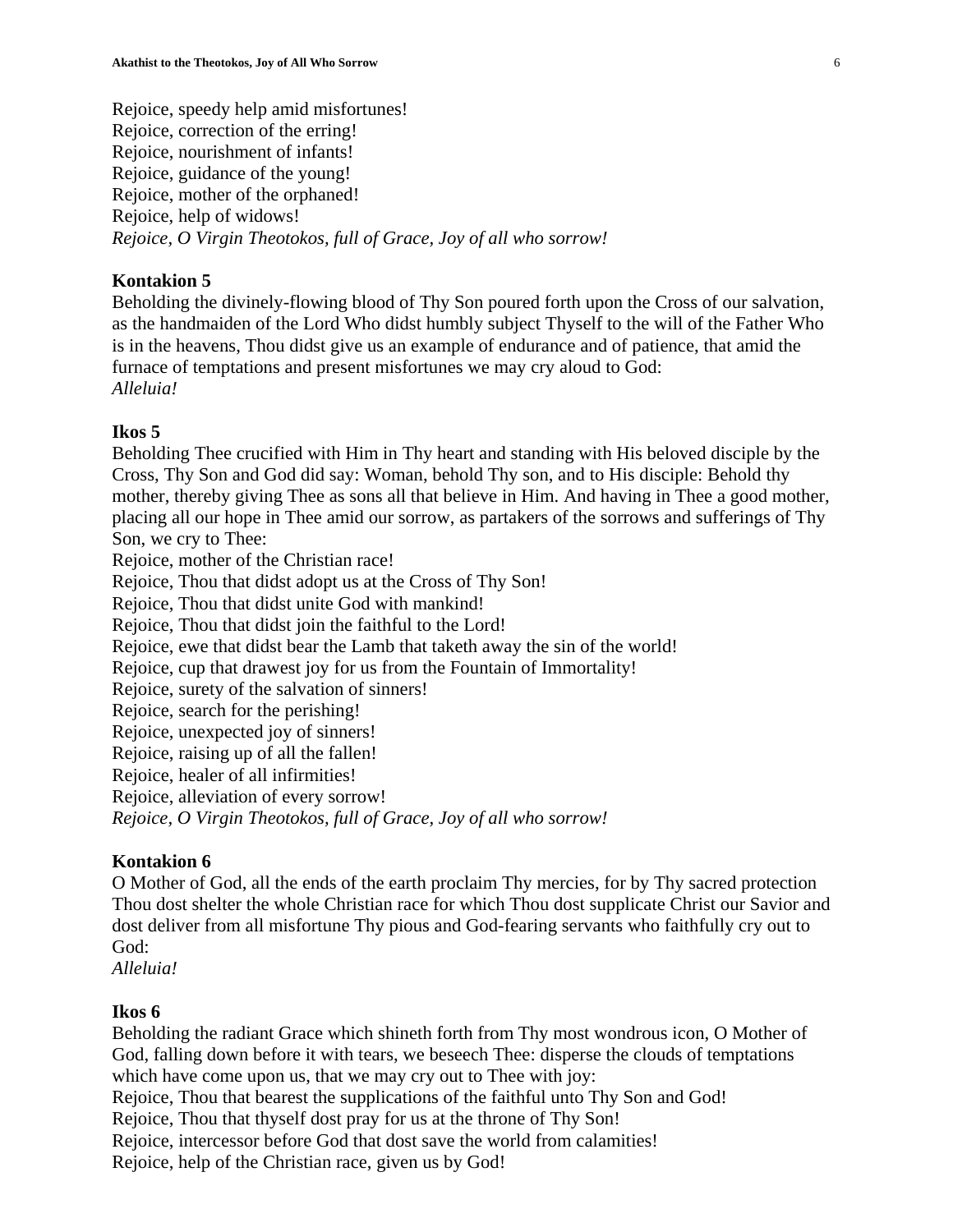Rejoice, tree of goodly shade, whereby many are sheltered! Rejoice, tree bearing radiant fruit, whereby the faithful are nourished! Rejoice, shelter of the world, more spacious than a cloud! Rejoice, land of promise whence floweth milk and honey! Rejoice, radiant cloud, unceasingly illuminating the faithful! Rejoice, pillar of fire, guiding the elect to their heavenly inheritance! Rejoice, field that yieldest an abundance of compassion! Rejoice, bestower of every blessing! *Rejoice, O Virgin Theotokos, full of Grace, Joy of all who sorrow!*

## **Kontakion 7**

Desiring to produce streams of wonders from Thine icon, "The Joy of All Who Sorrow," Thou, O Lady, didst command the ailing Euphemia to have a moleben served before it, and having received healing, to proclaim to all the mercies bestowed through this icon, that the source of gracious healings be not hid from those in need. Wherefore, we hide not Thy good deeds, but thankfully glorifying God, we cry to Him: *Alleluia!*

### **Ikos 7**

Thy temple, in which we bow down before Thy wonder-working icon, is shown to be a new pool of Siloam, surpassing the one of old, O Most-pure Lady; for health of body is given not once a year and only to the first-come, but Thou dost always heal every ailment and every disease of soul and body of them that hasten to Thee with faith and love. Wherefore we cry to Thee: Rejoice, font wherein our sorrows are drowned! Rejoice, cup whereby we partake of joy and salvation! Rejoice, rock that givest drink to them that thirst for life! Rejoice, tree that dost sweeten the salty waters of the sea of life! Rejoice, inexhaustible fountain of life-giving waters! Rejoice, laver that dost wash away the stain of sin! Rejoice, sweetening of our sorrows! Rejoice, assuagement of our sorrows! Rejoice, healing of our afflictions! Rejoice, deliverance from misfortune! Rejoice, trampling down of demons! Rejoice, humiliation of enemies! *Rejoice, O Virgin Theotokos, full of Grace, Joy of all who sorrow!*

## **Kontakion 8**

Strangers and pilgrims are we upon this earth, in the words of the Apostle: enduring perils at the hands of enemies, perils at the hands of relatives, perils at the hands of false brethren, in much want and sorrow. And in that Thou art the good Directress, O Lady, do Thou grant us remission of our transgressions before the end, that we may unceasingly cry to God: *Alleluia!*

#### **Ikos 8**

Our whole life on earth is painful and filled with grief because of false accusations, reproaches, insults, and various other misfortunes and temptations, for the flesh is weak and our spirit faileth. Therefore, to Thee do we flee, O Mother of God, falling down before Thine all-pure icon. Fill our sorrowful hearts with joy and gladness, that we my cry to Thee: Rejoice, guide that dost direct us to the heavenly fatherland!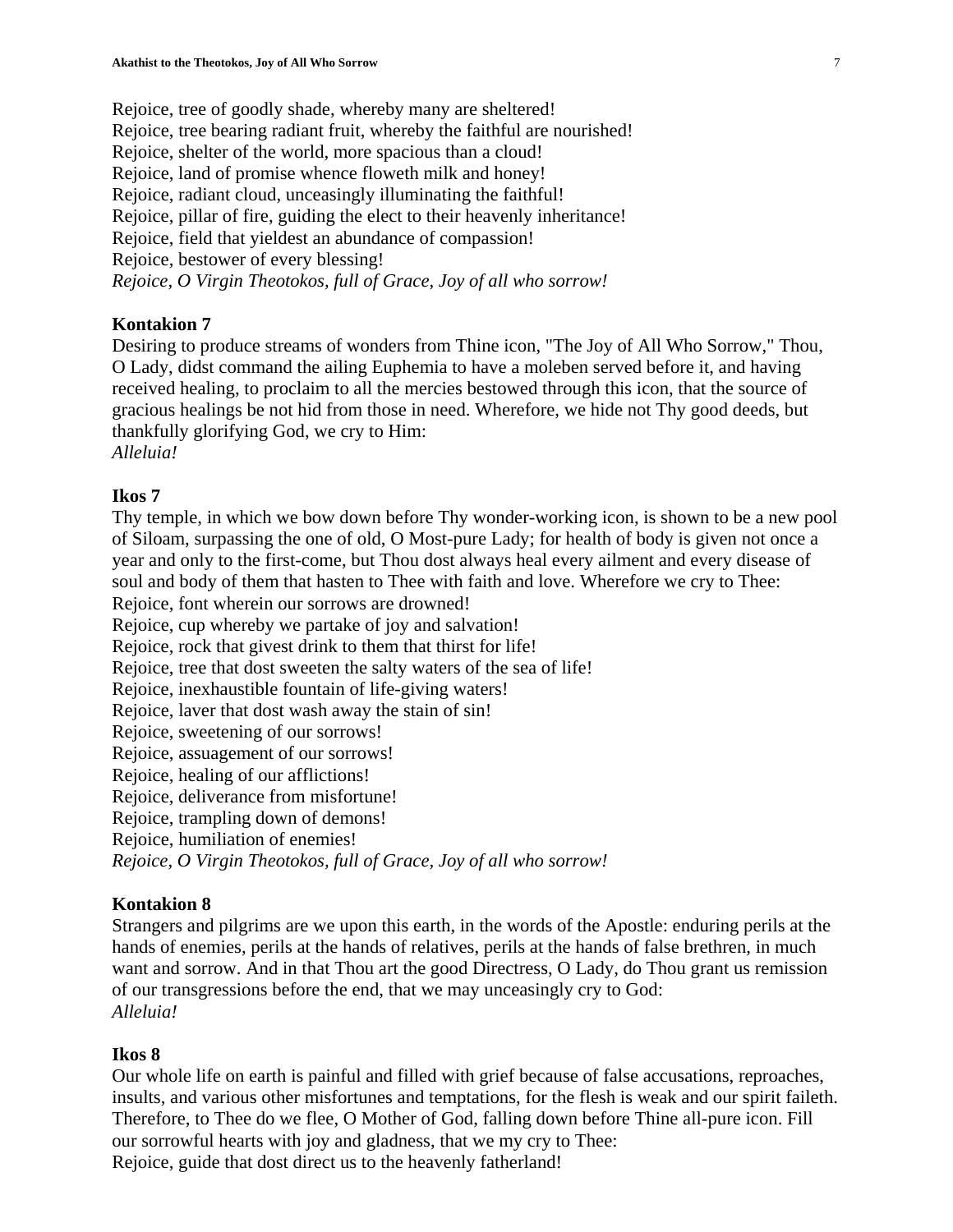Rejoice, queen of Heaven and earth Who dost open unto us the gates of Paradise! Rejoice, merciful one that hast mercy upon us! Rejoice, steward that orderest well our life! Rejoice, fleece bedewed, which Gideon didst foresee! Rejoice, blessed womb which didst contain the uncontainable God of all! Rejoice, bush that burned and yet remained unconsumed! Rejoice, unassailable wall! Rejoice, life-giving fountain! Rejoice, never-fading bloom! Rejoice, softening of the hearts of the wicked! Rejoice, compunction of the good! *Rejoice, O Virgin Theotokos, full of Grace, Joy of all who sorrow!*

### **Kontakion 9**

Every sweetness of life in this world partaketh of sorrow: glory endureth not, wealth passeth, beauty and health fade away, and friends and neighbors are taken away by death. Wherefore, sweeten our sorrows, Thou cause of every good thing, bestowing Thine incorruptible joy upon us that cry out to God:

*Alleluia!*

## **Ikos 9**

The most eloquent orators know not with what words to console the sorrowful; bud do Thou Thyself, O Lady, speak consolation to our hearts, dispersing the cloud of our sorrow and the gloom of despair with the rays of Thy Grace, that we may cry out to Thee: Rejoice, Thou that hast made glad all Christians that have confidence in Thee! Rejoice, joy and tranquility of the world! Rejoice, bestower of divine goodness! Rejoice, hope of eternal blessings! Rejoice, ship of them that wish to be saved! Rejoice, harbor for the voyages of life! Rejoice, faithful preserver of them that, after God, do trust in Thee! Rejoice, vesture of them that are stripped of boldness! Rejoice, preserver and confirmation for all! Rejoice, fortification and sacred refuge of all the faithful! Rejoice, help of them that faithfully pray to Thee! Rejoice, radiant knowledge of Grace! *Rejoice, O Virgin Theotokos, full of Grace, Joy of all who sorrow!*

# **Kontakion 10**

Desiring to save the human race from eternal torment and unending sorrow, the Lord Who loveth mankind dwelt in Thine ever-virgin womb, and gave Thee, His own mother, to the perishing as a help, protection, and defense, that Thou mightest be the consolation of the grieving, the rejoicing of the sorrowful, the hope of the despairing, releasing them from eternal torment by Thine intercession, and leading to heavenly gladness all that faithfully cry to Thy Son and our God: *Alleluia!*

#### **Ikos 10**

Thou art the bulwark of virgins, O Virgin Theotokos, and of all that flee to Thy protection. Wherefore do we beseech Thee: help, protect, and preserve from temptations, afflictions, and misfortunes all the orphans and helpless ones who cry out to Thee with love: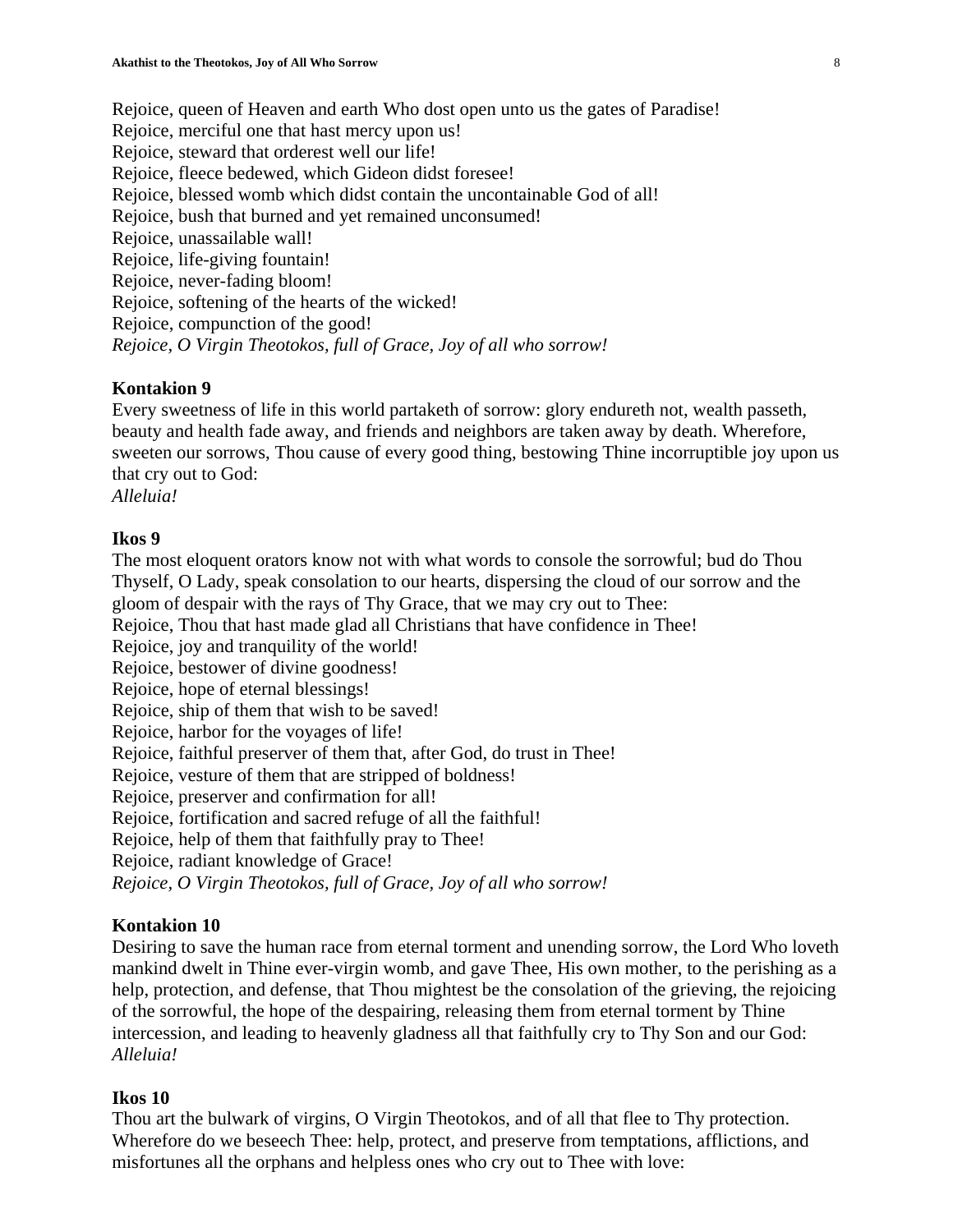Rejoice, pillar of virginity! Rejoice, chosen vessel of purity and chastity! Rejoice, special crowning of them that by chastity make war upon the flesh! Rejoice, bestower of eternal rejoicing upon them that mourn profitably in monasticism! Rejoice, Thou that dost quench the flame of the passions! Rejoice, Thou that dost dispel the darkness of temptations! Rejoice, guide to chastity! Rejoice, rampart of purity! Rejoice, reformation of mankind! Rejoice, Thou by whom we are raised up from the fall! Rejoice, steadfast affirmation of the Faith! Rejoice, pleasing incense of prayer! *Rejoice, O Virgin Theotokos, full of Grace, Joy of all who sorrow!*

# **Kontakion 11**

We, Thy servants, offer Thee a hymn of compunction, O Theotokos, for Thou art the allpowerful helper of our race. Assuage the pains of those who flee to Thee; appease the wrath of God which hath been justly aroused against us because of our sins; deliver us from every bitter pain and sorrow, who cry through Thee to God: *Alleluia!*

### **Ikos 11**

O Lady, Thy most honored icon, a light-bearing lamp lit by the ember of the Grace of God, hath appeared unto us for our sanctification and consolation. And we, honoring it with love and falling down before it with faith, cry out to Thee:

Rejoice, Thou that by Thy mighty assistance dost deliver us from all calamities!

Rejoice, Thou that dost defend us from earthquake and flood!

Rejoice, Thou that dost provide for us against hunger of body and soul!

Rejoice, Thou that dost extinguish the fire by the dew of Thy prayers!

Rejoice, Thou that dost save us from deadly pestilence!

Rejoice, mighty helper in battles!

Rejoice, Thou that defendest us from the invasions of foreigners!

Rejoice, Thou that dost preserve us from civil strife!

Rejoice, easy passage of them that sail upon the water!

Rejoice, good guide of them that travel!

Rejoice, liberation of captives!

Rejoice, speedy deliverance from the righteous wrath of God that threateneth us! *Rejoice, O Virgin Theotokos, full of Grace, Joy of all who sorrow!*

## **Kontakion 12**

Wishing to give a pledge of Grace to mankind, Thou didst reveal Thy healing icon to us, O Mother of God, from which streams of wonders are poured forth for them that approach with faith - infirmities are healed and sorrows assuaged. Wherefore do we cry in Thee to God: *Alleluia!*

## **Ikos 12**

Lauding Thy mercies and wonders, O Theotokos, we all praise Thee as our steadfast mediatress, and we bow down with compunction before Thee that prayest for us, and we implore: lift up Thy hands to Thy Son, that always in this life and after our death His mercy may continually be upon us that cry out to Thee: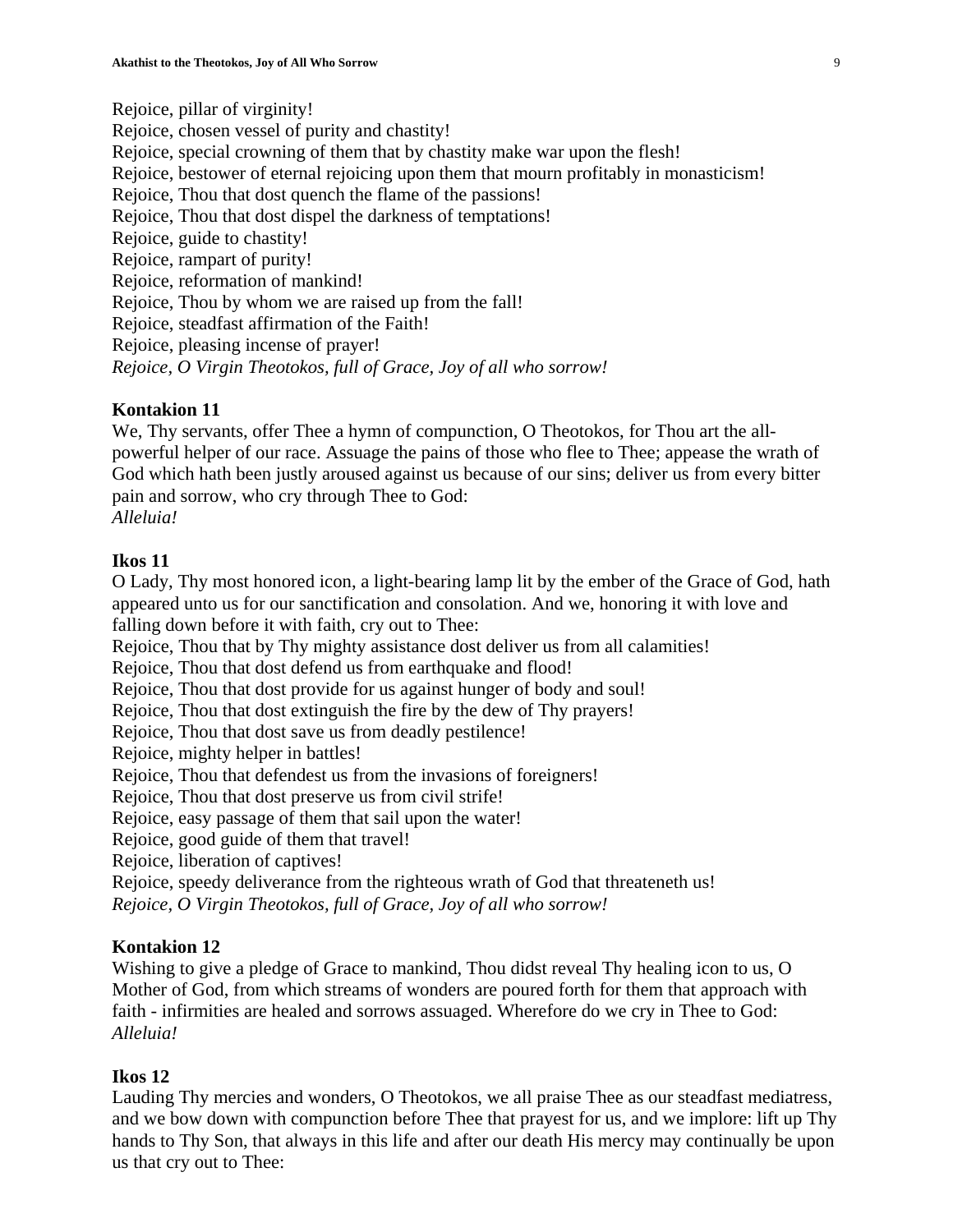Rejoice, our unashamed hope in life and after our repose! Rejoice, Thou that dost grant a peaceful end of this life to them that trust in Thee! Rejoice, our hope and defense on the day of judgment! Rejoice, supplication of the just Judge! Rejoice, deliverance from everlasting Gehenna! Rejoice, hope of eternal salvation! Rejoice, key to the Kingdom of Christ! Rejoice, portal of Paradise! Rejoice, bridge leading to the heavens! Rejoice, refuge and good intercessor for all repentant sinners! Rejoice, joy of the angels! Rejoice, glory and consolation of all the righteous! *Rejoice, O Virgin Theotokos, full of Grace, Joy of all who sorrow!*

## **Kontakion 13** [ 3 times]

O all-hymned, divinely favored Mother, Thou that didst bear Christ the King, our God, to the joy of Heaven and earth: hearken unto the voice of Thy sorrowing servants and having received this our small supplication, deliver us from every affliction, sorrow, and temptation; heal our infirmities, destroy vicious slanders, drive far from us every evil and enemy, and deliver from future torment them that cry in Thee: *Alleluia!*

## **Ikos 1 Repeated**

An archangel was sent from Heaven to declare unto the Theotokos: Rejoice, announcing the divine Incarnation of Christ, Who desired to be born of Her, the Joy of the whole world which was languishing in sorrow. Wherefore, heavy laden with sins, but having obtained the hope of salvation in Thee, we cry out to Thee with compunction: Rejoice, goodwill of God toward sinners! Rejoice, strong help for those who repent before the Lord God! Rejoice, restoration of fallen Adam! Rejoice, redemption of the tears of Eve! Rejoice, Thou that dost remove the stain of sin! Rejoice, laver that dost wash the conscience clean! Rejoice, Thou that didst bear the Redeemer Who freely cleanseth us of our transgressions! Rejoice, all-wonderous reconciliation of all with God! Rejoice, bridge that dost truly lead us from death to life! Rejoice, Thou that savest the world from the flood of sin! Rejoice, heavenly ladder by which the Lord descended to us! Rejoice, cause of deification for all! *Rejoice, O Virgin Theotokos, full of Grace, Joy of all who sorrow!*

## **Kontakion 1 Repeated**

To Thee, the champion leader, do we Thy servants dedicate a hymn of victory and thanksgiving, as ones who have been delivered from eternal death by the Grace of Christ our God Who was born of Thee and by Thy maternal mediation before Him. As Thou dost have invincible might, free us from all misfortunes and sorrowful circumstances who cry aloud: *Rejoice, O Virgin Theotokos, full of Grace, Joy of all who sorrow!*

## **First Prayer**

O Lady most holy and Theotokos, Thou that art more exalted than the Cherubim and more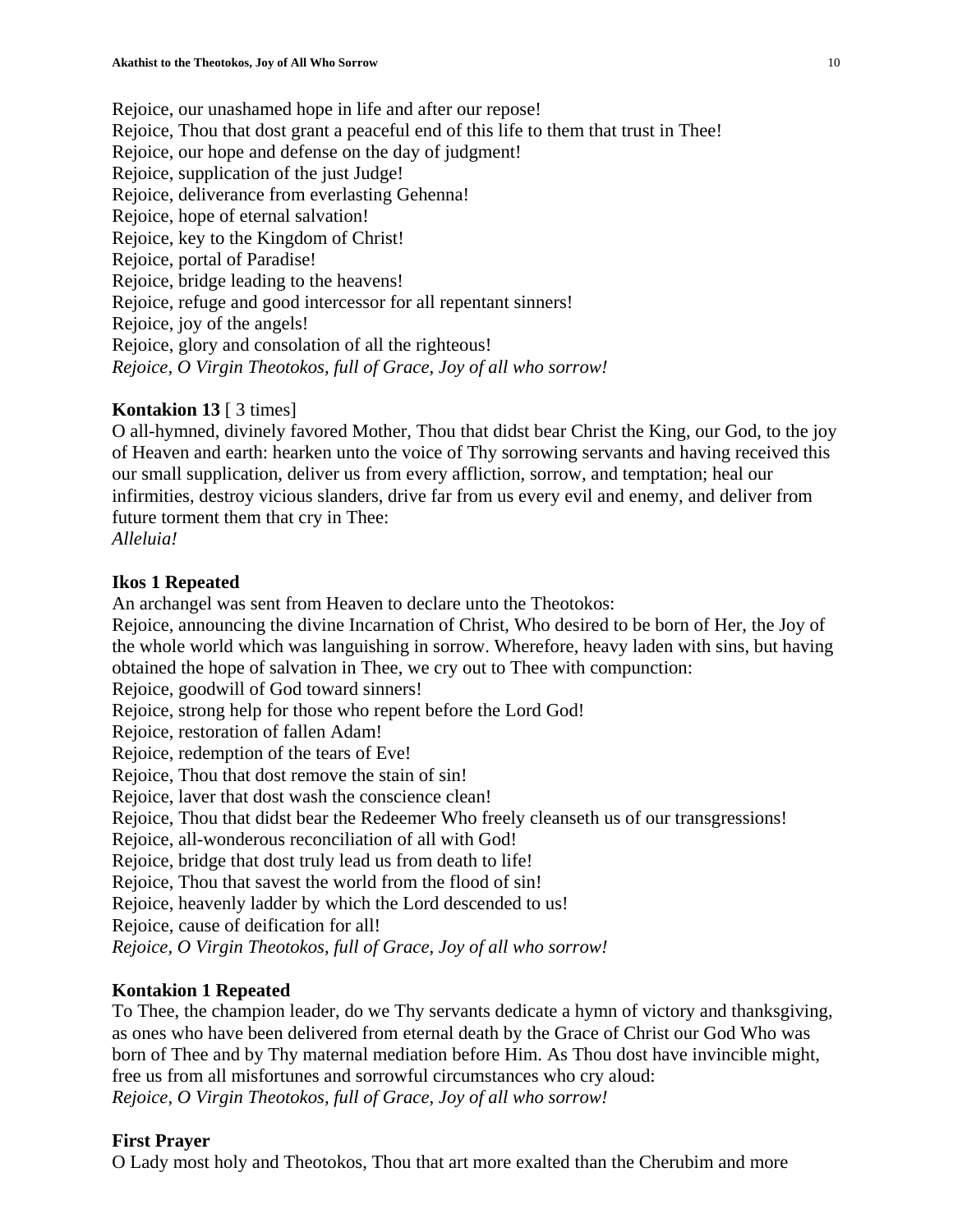honorable than the Seraphim, O divinely-chosen Maiden, Joe of all who sorrow; grant consolation even unto us that are sunk in sorrow, for apart from Thee we have no refuge or assistance. Thou alone are the Mediatress of our joy and, in that Thou art the Mother of God and Mother of mercy, standing at the throne of the All-holy Trinity, Thou art able to help us, for none that doth flee to Thee departeth ashamed. Therefore, hearken now in the day of our sorrow unto us who fall down before Thine icon and supplicate Thee with tears: drive away from us the sorrows and griefs that assail us in this temporal life, and by Thine omnipotent intercession may we not be deprived of eternal and never-ending joy in the Kingdom of Thy Son and our God. Amen.

#### **Second Prayer**

O my most blessed Queen, O Theotokos my hope, guardian of orphans and intercessor for strangers, Joy of the sorrowful, Protectress of the oppressed; Thou beholdest my misfortune, Thou seest my sorrow. Help me, for I am infirm; feed me, for I am a stranger. Thou knowest mine offense: do Thou loose it, as Thou dost will, for I have none other help but Thee, nor any other intercessor save Thee, O Mother of God. Do Thou preserve and protect me unto the ages of ages. Amen.

#### **Third Prayer**

O most holy Virgin, Mother of the Lord of the hosts on high, Queen of Heaven and earth, almighty intercessor of our city and country: receive this hymn of praise and thanksgiving from us, Thine unworthy servants, and bear our prayers to the throne of God, Thy Son, that He may be merciful towards our unrighteousness and extend His Grace to them that honor Thine Allhonorable name and bow down before Thy wonder-working icon with faith and love. For we are not worthy to be pitied by Him. Wherefore we flee to Thee as our undoubted and speedy intercessor: hearken Thou unto us that supplicate Thee. Overshadow us with Thine almighty protection, and request of God Thy Son: zeal and vigilance concerning souls for our pastors, wisdom and strength for civil authorities, justice and equity for judges; knowledge and humility for them that teach; love and concord between husbands and wives, obedience for children; patience for the oppressed; fear of God for the oppressors; strength of spirit for the sorrowful; moderation for the joyful; and for all of us: the spirit of understanding and piety, the spiritu of mercy and meekness, the spirit of purity and righteousness. Yea, O most holy Lady, take pity on Thine afflicted people: gather the dispersed, guide to the right path them that are astray, support the aged, teach the young sober-mindedness, nourish the infants, and look down with the gaze of Thy merciful assistance upon us all. Raise us up from the abyss of sin and open the eyes of our hearts to the vision of salvation. Take pity on us here and now - both in the land of our earthly sojourn and at the dread judgment of Thy Son. Cause our fathers and brethren who have passed from this life in faith and repentance to abide in eternal life with the angels and all the saints, for Thou, O Lady, art the glory of them in Heaven and the hope of them upon the earth. After God Thou art our hope an the helper of all that flee to Thee with faith. Therefore, to Thee do we pray, and as to an all-powerful helper, to Thee do we commend ourselves and each other and all our life, now and ever, and unto the ages of ages. Amen.

#### *Hymn to the Theotokos*

It is truly meet to bless you, O Theotokos, ever-blessed and most pure, and the Mother of our God. More honorable than the Cherubim, and more glorious beyond compare than the Seraphim, without defilement you gave birth to God the Word. True Theotokos we magnify you!

Holy God! Holy Mighty! Holy Immortal! Have mercy on us. (3x)